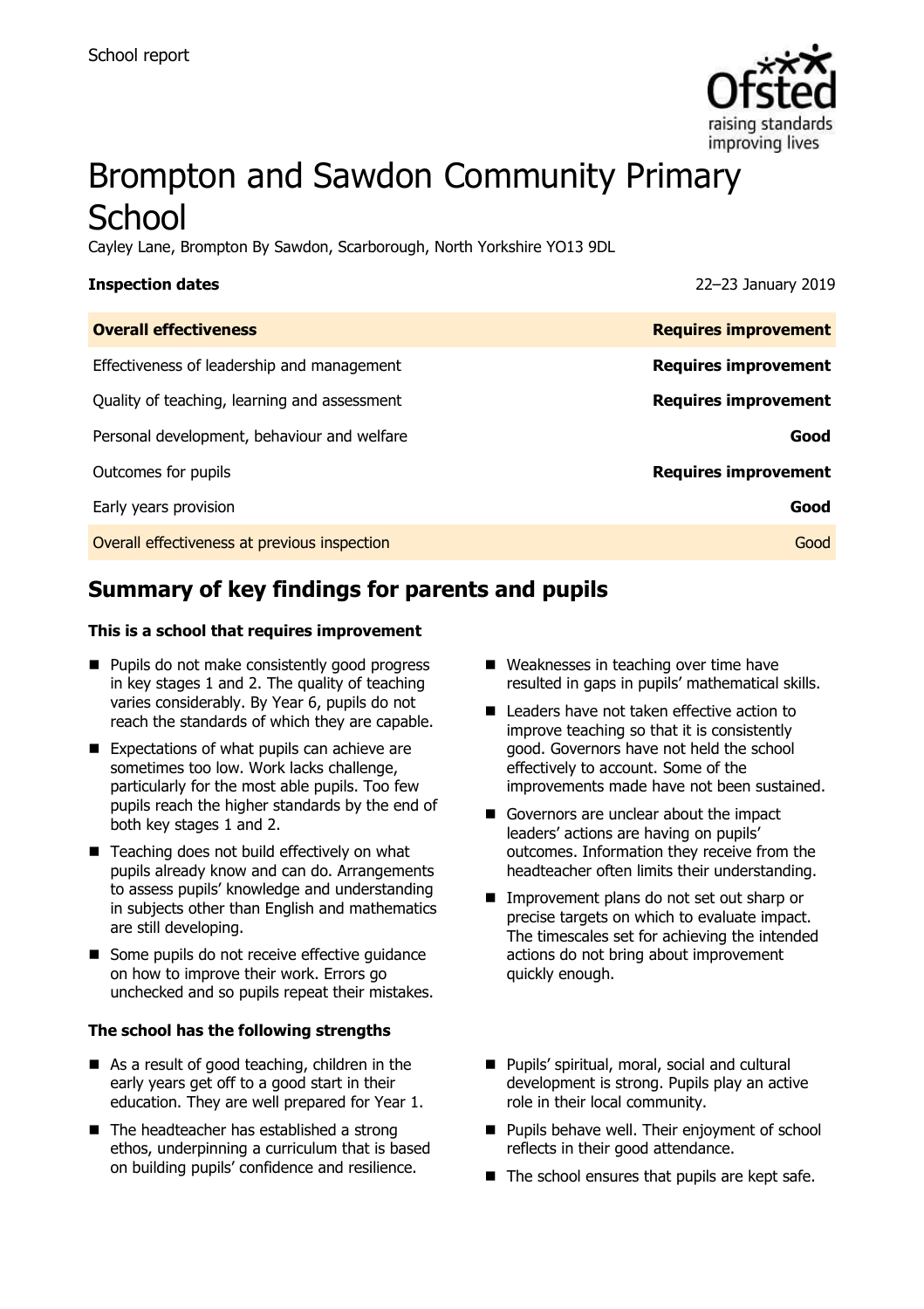

# **Full report**

### **What does the school need to do to improve further?**

- Improve the quality of teaching, learning and assessment so that pupils make consistently good progress across the curriculum and reach higher standards by the end of Year 6 by making sure that:
	- adults' expectations about what pupils can achieve are consistently high in all subjects, including handwriting
	- the work pupils are given is sufficiently challenging, particularly for the most able pupils
	- learning builds effectively on what pupils already know and can do
	- teachers adhere to the school's assessment and feedback policy, consistently, so that all pupils know how to improve and learn from their mistakes
	- any remaining gaps in pupils' mathematical knowledge and skills are filled quickly
	- the strong start to learning phonics in the early years and Year 1 is built upon effectively.
- Improve the effectiveness of leadership and management, including governance, by:
	- eliminating the remaining inconsistencies in the quality of teaching
	- checking more regularly and thoroughly whether improvements in teaching are being sustained
	- making sure that school improvement plans include shorter, more appropriate timescales and sharper, more precise targets
	- developing arrangements to assess pupils' knowledge, skills and progress in subjects other than English and mathematics, accurately
	- making sure that governors receive the information they need regarding the impact of teaching on pupils' outcomes so that they can hold leaders effectively to account
	- checking carefully that pupil premium spending is making a positive difference to the progress of disadvantaged pupils.

An external review of governance should be undertaken in order to assess how this aspect of leadership and management may be improved.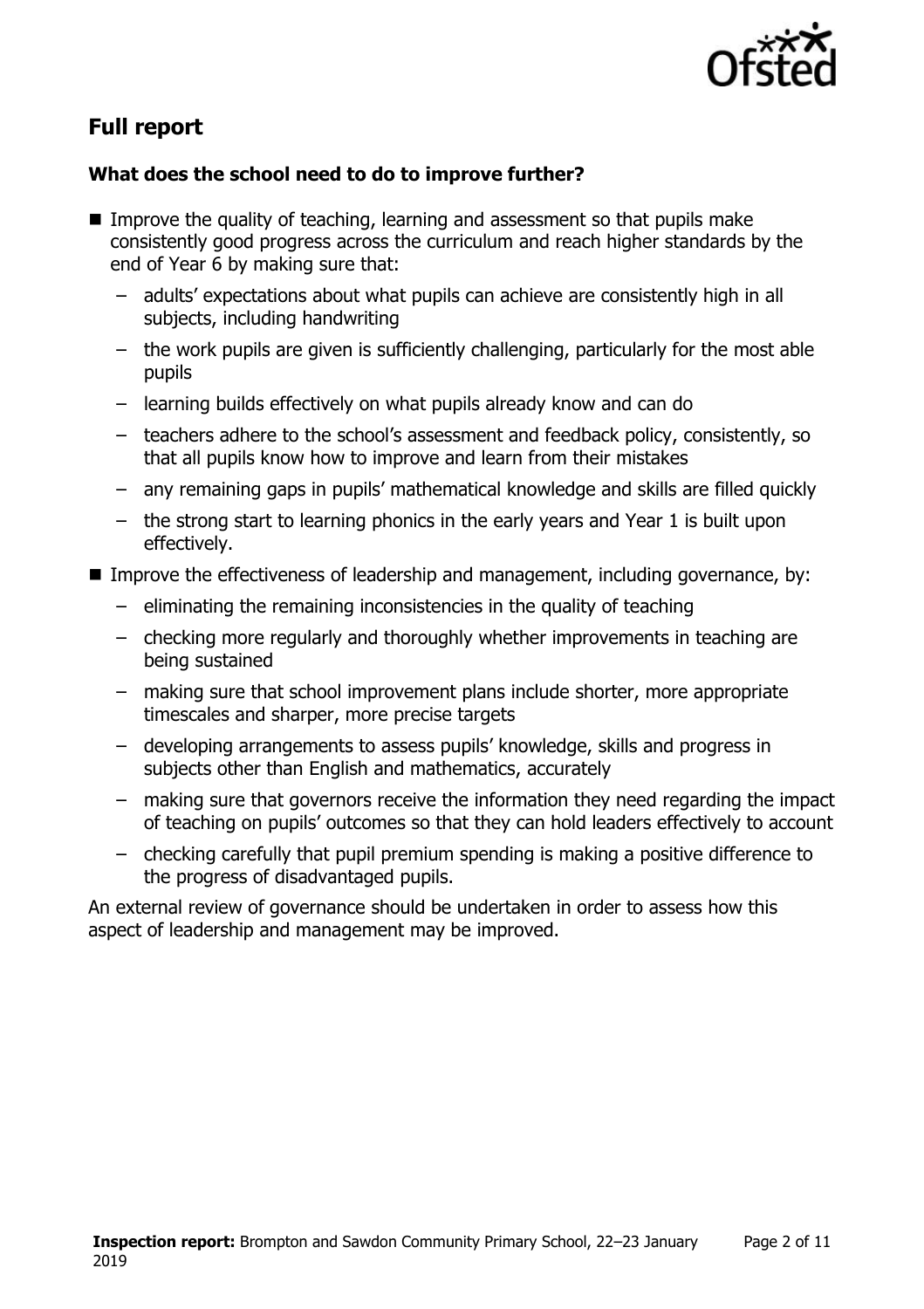

# **Inspection judgements**

#### **Effectiveness of leadership and management Requires improvement**

- The most recent inspection in June 2018 identified weaknesses in the quality of teaching, learning and assessment. The school's own monitoring records show that leaders were already aware of these issues at that time. Leaders' actions to improve the quality of teaching, learning and assessment since then, however, have not been swift or effective enough. Although leaders make recommendations about how to improve the quality of teaching, these are not followed through rigorously. Leaders do not check whether early signs of improvement are being sustained. Leaders and governors have not ensured that teaching and pupils' outcomes are consistently good. As a result, leadership and management require improvement.
- Leaders' improvement plans include general aims about improving the quality of teaching by July 2019. This timescale lacks enough urgency and the sharp and precise targets necessary to bring about improvement. The information the headteacher provides lacks sufficient detail of the impact of the quality of teaching on current pupils' attainment and progress, including for the most able pupils. This limits governors' ability to hold leaders effectively to account.
- Leaders have supported staff in attending a wide range of professional development opportunities, such as working alongside local authority advisers. This has resulted in some improved teaching practice. In mathematics, for example, some teachers' expectations of what pupils can and should achieve have been raised. The impact of this is evident in the work in current pupils' mathematics books in upper key stage 2, which shows that they are now making good gains in their learning.
- The headteacher has established a positive ethos and developed a curriculum designed to build pupils' confidence and resilience. The school is proud of its place in the community. Pupils take pride in their cultural heritage, studying, for example, local hero George Cayley, who invented the first glider. Leaders aim to prepare pupils to be 'ready to fly'.
- Mixed-age classes are sometimes reorganised as pupil numbers can fluctuate considerably year on year. In some year groups, there are as few as three pupils. Teachers plan the curriculum in cycles lasting two or three years. Leaders are now revising the system to more accurately keep track of the topics each pupil has covered, and the progress pupils are making in subjects other than English and mathematics.
- **Pupils are very well prepared for life in modern Britain. The spiritual, moral, social and** cultural development of pupils is a strength of the school. Older pupils show a secure understanding of democracy through, for example, their very clear explanation of the referendum that led to Brexit.
- Leaders have used the primary school physical education and sport premium funding effectively, for example to increase the participation of pupils with special educational needs and/or disabilities (SEND) in inclusive competitive sports such as boccia. Pupils in all year groups now go swimming. This has led to an increase in the number of pupils who leave the school as confident swimmers.
- **Pupils take part in a wide range of clubs, including playing nine holes at the local golf**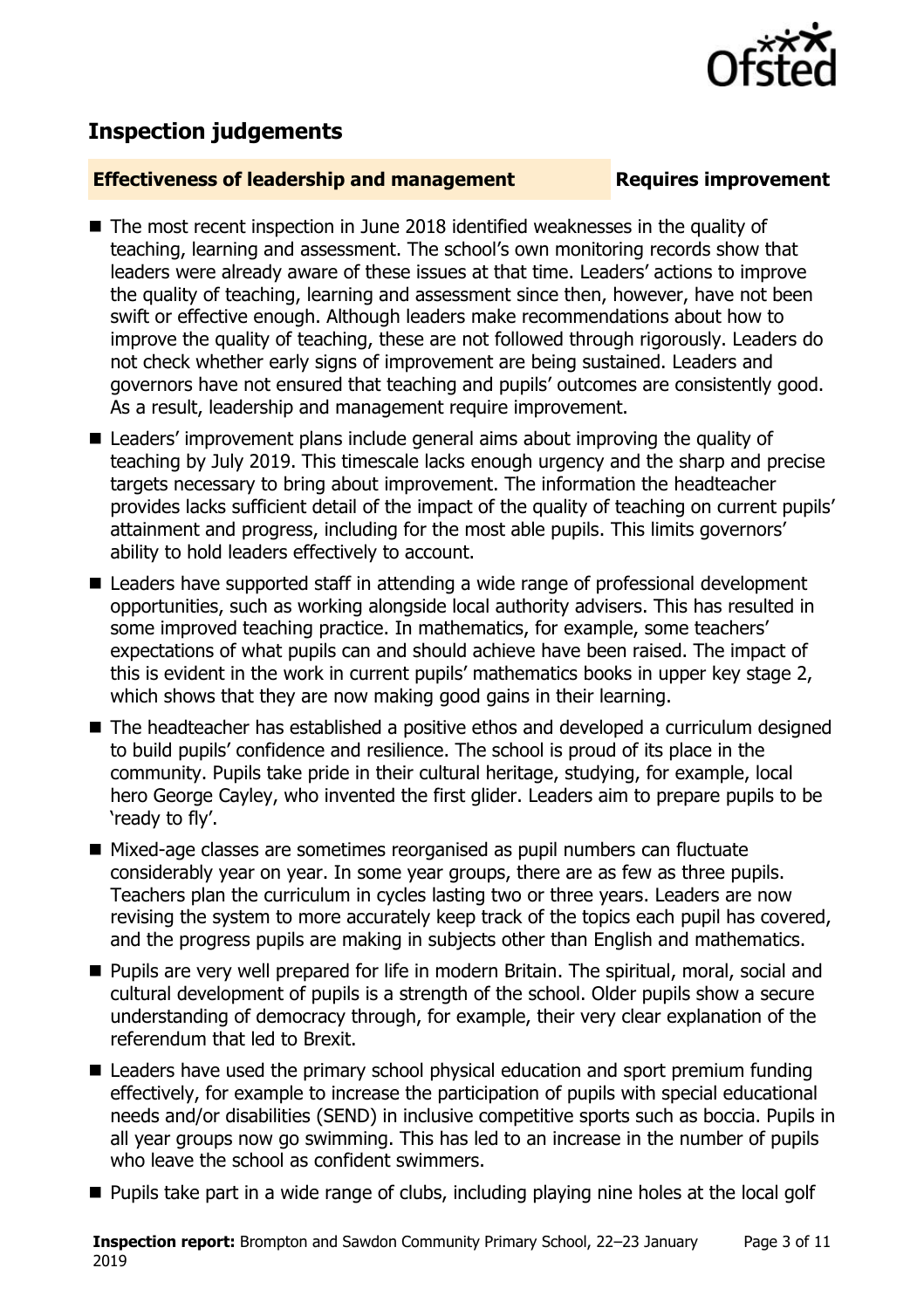

club. A local landowner has given the school free use of his land and a middle leader has effectively developed opportunities for learning outdoors. Pupils in all year groups enjoy den-building, fire-making, toasting marshmallows and making hot chocolate in Kelly Kettles.

### **Governance of the school**

- Governors have supported the headteacher effectively in establishing a strong school ethos with the aim of developing resilient and confident pupils. Governors are aware that some teaching is not good enough and know about the actions leaders are taking to improve it. However, they are not clear enough about the impact leaders' actions are having on pupils' outcomes. Governors have not ensured that the information they receive from the headteacher allows them to evaluate pupils' progress effectively. They have not successfully held leaders to account for eradicating any weaknesses in the quality of teaching.
- Governors consult with leaders to make decisions about how the pupil premium money is spent. However, they do not regularly check the difference these decisions make to the learning and progress of disadvantaged pupils.
- At the time of the last inspection, the website did not meet statutory requirements in some respects. While some aspects have now been remedied, others have not.

### **Safeguarding**

- The arrangements for safeguarding are effective. Leaders maintain detailed records of staff training. Staff have recently undertaken additional training to make sure that pupils are kept safe when they learn outside.
- Leaders ensure that the premises are safe. Health and safety audits are conducted by the local authority. The headteacher has improved site security. Higher fences have been installed around playground areas and the systems used when parents and carers arrive at different times to collect pupils from the after-school club have been strengthened.
- **Pupils say they feel safe in school and that there is no bullying. The school invites** visitors in to assembly to give extra guidance to pupils on staying safe. Pupils were able to tell me, with confidence, how they stay safe online.

### **Quality of teaching, learning and assessment Requires improvement**

- Over time, weaknesses in teaching have prevented pupils from making consistently good progress. While some teaching is good, such as in the early years, there is currently considerable variation in the quality of teaching through key stages 1 and 2. As a result, pupils in these key stages are not making consistently good progress.
- Adults' expectations of what pupils can achieve are sometimes too low. Work at times lacks enough challenge. This is particularly the case for the most able pupils. When this happens, some pupils lose concentration, drift off task and pupils' behaviour starts to wane.
- The school's assessment and feedback policy clearly sets out the agreed approach to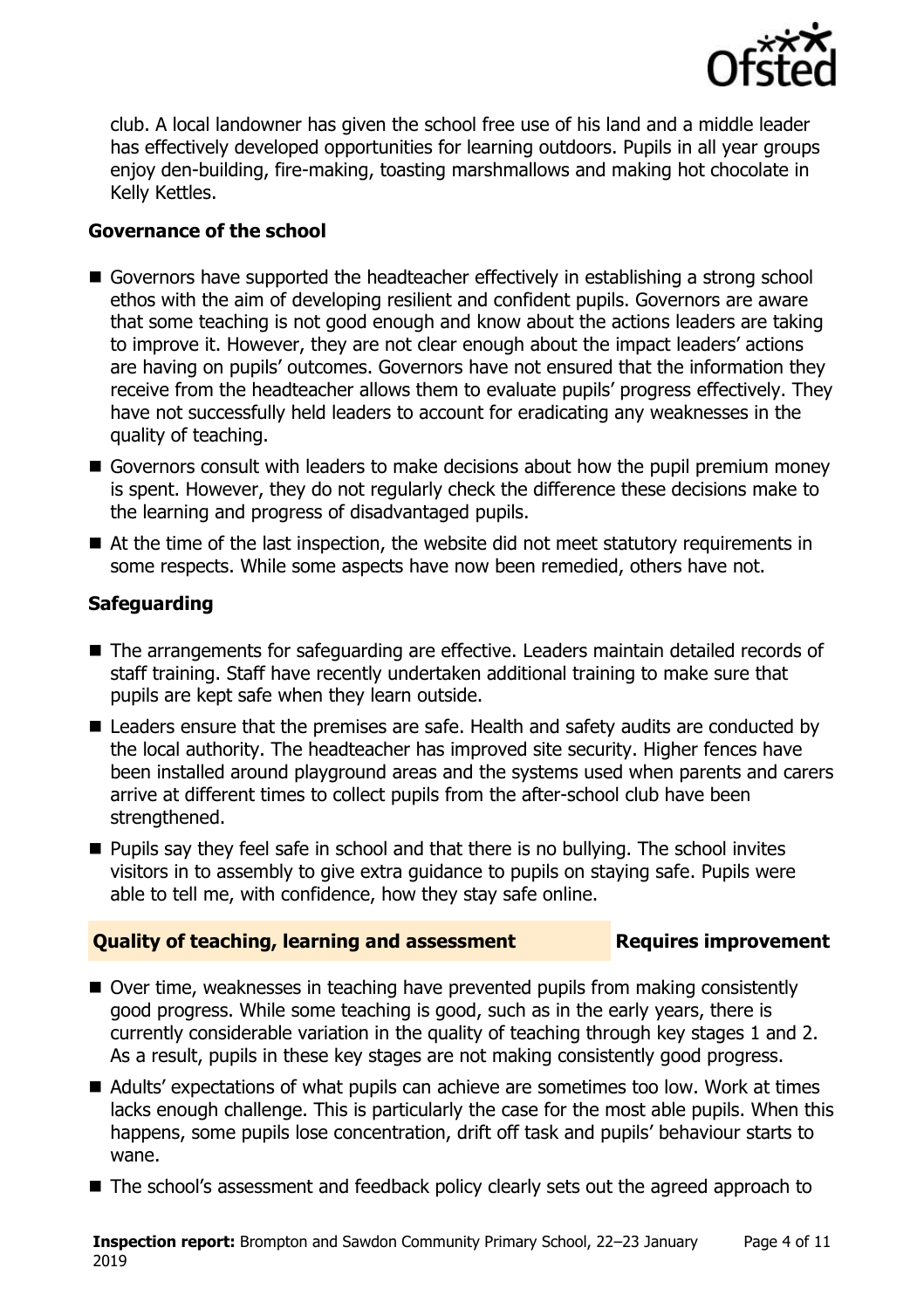

assessing pupils' knowledge and skills and for providing pupils with guidance about improving their work. This approach is now proving effective in upper key stage 2. Pupils' next steps in learning are identified effectively and this is reflected in the work planned. Furthermore, pupils know how well they are doing and what they need to do to improve. However, not all staff adhere to this policy. Sometimes, pupils' work does not build effectively on what they already know and can do. Errors in pupils' written work, such as spelling errors, go uncorrected. Pupils do not receive the guidance they need to improve. They continue to make the same mistakes. Standards of pupils' handwriting and the presentation of their work is not consistently good enough.

- $\blacksquare$  The teaching of mathematics is improving. Teachers have now changed the way that mathematics is planned and taught. Teachers' expectations have been raised. Teaching of Year 6 pupils, for example, is very challenging and pupils enjoy rising to this challenge. Better opportunities are now provided for older pupils to develop their problem-solving and reasoning skills. Despite this positive example, gaps in pupils' mathematical knowledge and skills, across other year groups, are not yet fully addressed.
- $\blacksquare$  In Year 1, the high-quality phonics teaching children receive in their Reception year is built upon effectively. This enables pupils to make good progress and achieve well in the phonics screening check at the end of Year 1.
- Leaders have recently redesigned the approach to teaching the wider curriculum. They can explain the thinking behind this clearly. Some teachers have enthusiastically taken these ideas on board. In some year groups, there is clear evidence that pupils are making good progress in subjects such as science and history. However, as identified in the key subjects of English and mathematics, the quality of teaching varies considerably in other subjects too. Pupils' progress across the wider curriculum, therefore, is inconsistent.

### **Personal development, behaviour and welfare Good**

### **Personal development and welfare**

- The school's work to promote pupils' personal development and welfare is good. Pupils demonstrate a good understanding of the importance of showing genuine respect and tolerance for people of different faiths and cultures.
- Leaders work hard to raise pupils' career aspirations. For example, Year 6 pupils visited Scarborough Spa during an 'engineering week' to meet employers and learn about career options linked to science, technology, engineering and mathematics.
- Older pupils watch Newsround in class daily. This has helped them to develop an excellent understanding of the need to protect the environment. Members of the ecoclub lead projects in school linked to reducing pollution, fly-tipping and littering.
- **Pupils can speak with confidence about staying safe online. They also know who to** speak to in school if they are worried. Pupils told me about a system where they can leave a message with their initials if they want to speak to an adult privately. They appreciate the option to provide the initials of the adult they would prefer to speak to.
- **Pupils know how to stay healthy. There are lots of opportunities for them to take part**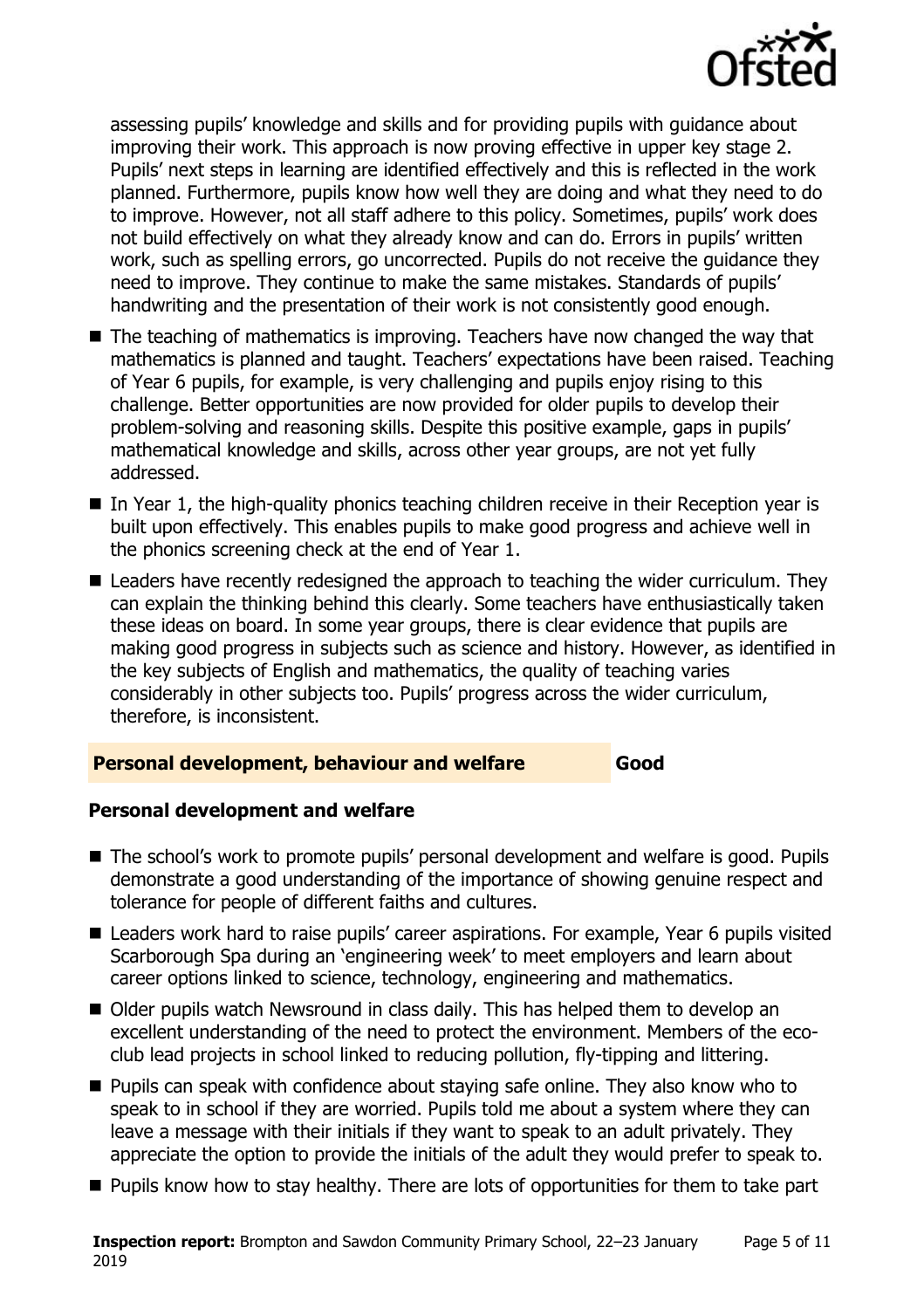

in sports clubs after school, or competitive events against other schools. The high quality of the healthy school meals is reflected by the number of pupils who take this option. Most pupils had a school meal on the second day of the inspection.

- Governors have invested additional funding in a resilience project aiming to offer sensory, social and emotional support for pupils who may need this extra help.
- The school has increased its emphasis on developing pupils' knowledge of local history. Parents say that the community has welcomed pupils' higher profile in the life of the village. Pupils laid a wreath at the village war memorial and they have created a garden nearby. Pupils enjoy gardening; reluctant speakers are encouraged to talk when they are planting seeds and sharing gardening equipment.

### **Behaviour**

- The behaviour of pupils is good. Pupils, staff and parents all say that there is no bullying in the school and that there is a 'family feel' because of the positive relationships between pupils and staff. This was evident throughout the inspection.
- **Pupils value their education and attendance rates are high. When I asked pupils for** their ideas about how the school could be improved, one pupil said, 'make it bigger so more people could enjoy it'.
- The school has an inclusive ethos and pupils are kind to each other.
- Pupils' conduct around the school is good. When teaching is good, pupils' behaviour in lessons is good. When teaching is more variable, pupils' behaviour in lessons deteriorates and there is some low-level disruption.
- **Pupils behave well in the dining room at lunchtime and when they are playing together** outside.

### **Outcomes for pupils Requires improvement**

- Children's good start to learning in the early years is not sustained throughout key stage 1 and progress remains variable. Standards by the end of Year 2 in 2018 were broadly average. Very small numbers in some year groups means that caution is needed when comparing pupils' attainment with the national picture. However, outcomes in 2018 did not represent good progress from pupils' individual starting points. In particular, too few pupils reached the higher standard in reading and mathematics.
- Pupils' achievement in key stage 2 is also variable. Published outcomes at the end of Year 6 in 2018 reported that less than half of the pupils reached the expected standards or higher in reading, writing and mathematics combined and, as such, pupils were not well prepared for secondary school.
- **Pupils' progress in recent years through key stage 2 has not been good. In 2018, this** was particularly the case in reading where a below average proportion of pupils reached the expected standard or higher. In reading, past teaching has not helped pupils learn to 'read between the lines' well enough. Pupils' current work shows some improvement in the rates of progress pupils are making through key stage 2, although it remains variable.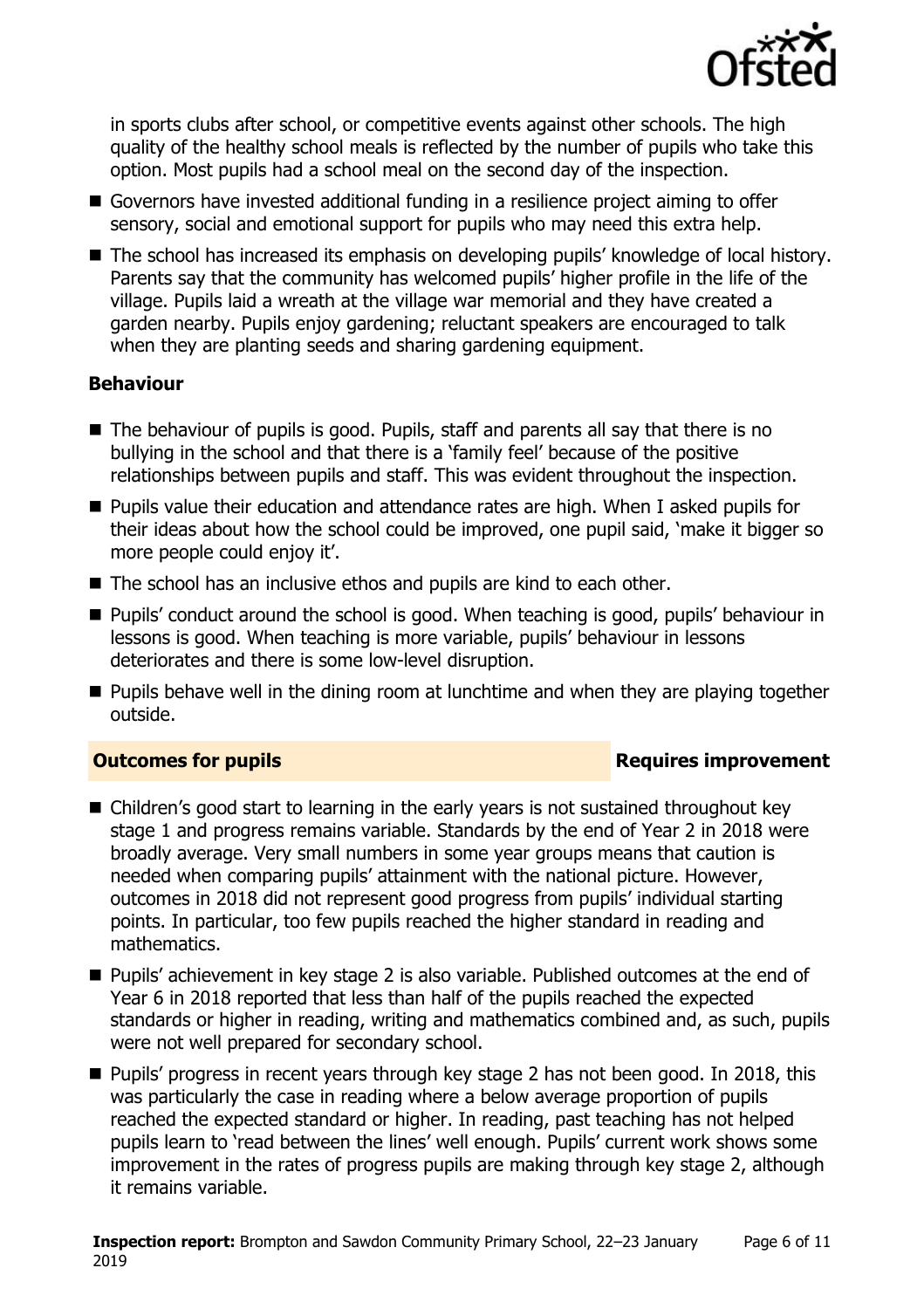

- In writing in key stage 2, pupils make much better progress than they do in reading. An above average proportion of pupils have achieved the higher standard by the end of Year 6 for the past three years. The quality of writing in Year 6 pupils' books currently is of a high standard. Although pupils are making good progress in writing in upper key stage 2, progress in lower key stage 2 is not consistently good.
- As a result of some improvements in teaching, achievement in mathematics is improving, especially for pupils currently in Year 6. However, past weak teaching means that many older pupils have gaps in their knowledge. This prevents them from making good progress over time. Pupils' books show that these gaps are now closing in upper key stage 2, although some pupils are still to catch up fully.
- In subjects beyond English and mathematics, work in pupils' books currently shows similar inconsistencies in the quality of learning and the rates of pupils' progress in different year groups across the school.
- There are too few disadvantaged pupils and pupils with SEND to make meaningful comparisons between their achievements and the achievements of these groups nationally through published performance information. However, inspection evidence shows that their progress is similarly variable across the school, reflecting the inconsistencies evident in the quality of teaching.
- The most able pupils do not achieve well. Expectations of what pupils can achieve are not consistently high enough to enable them to reach their full potential. In reading and mathematics, too few pupils achieve the higher standards by the end of Year 2 and Year 6. The work pupils are set is sometimes too easy. This slows their learning.
- In the early years, children make a good start in learning phonics. High-quality phonics teaching is sustained in Year 1. As a result, outcomes in the phonics screening check at the end of Year 1 are at least in line, and sometimes above, the national averages.

### **Early years provision Good Good**

- Children enter the school with skills, knowledge and experiences that vary widely. Similarly, due to the very small numbers in each year group, the proportion of children reaching a good level of development can vary considerably from year to year. Inspection evidence, however, including that seen in children's learning journeys, shows that children are making good or better progress from their individual starting points. By the end of Reception, typically, most children are ready for learning in Year 1.
- Teaching is characterised by high expectations for each child, and giving children frequent opportunities to develop confidence, resilience and independence in their learning. This means that children are making good progress in developing their selfconfidence and self-awareness.
- The teaching of early reading is effective. Children make good progress in learning phonics. This means that children are very well prepared for the demands of the Year 1 reading curriculum.
- The early years teacher has established excellent links with pre-school partners. As a result of these links, there is a consistent approach to teaching phonics across preschool partners and the school. This consistency really helps children get off to a flying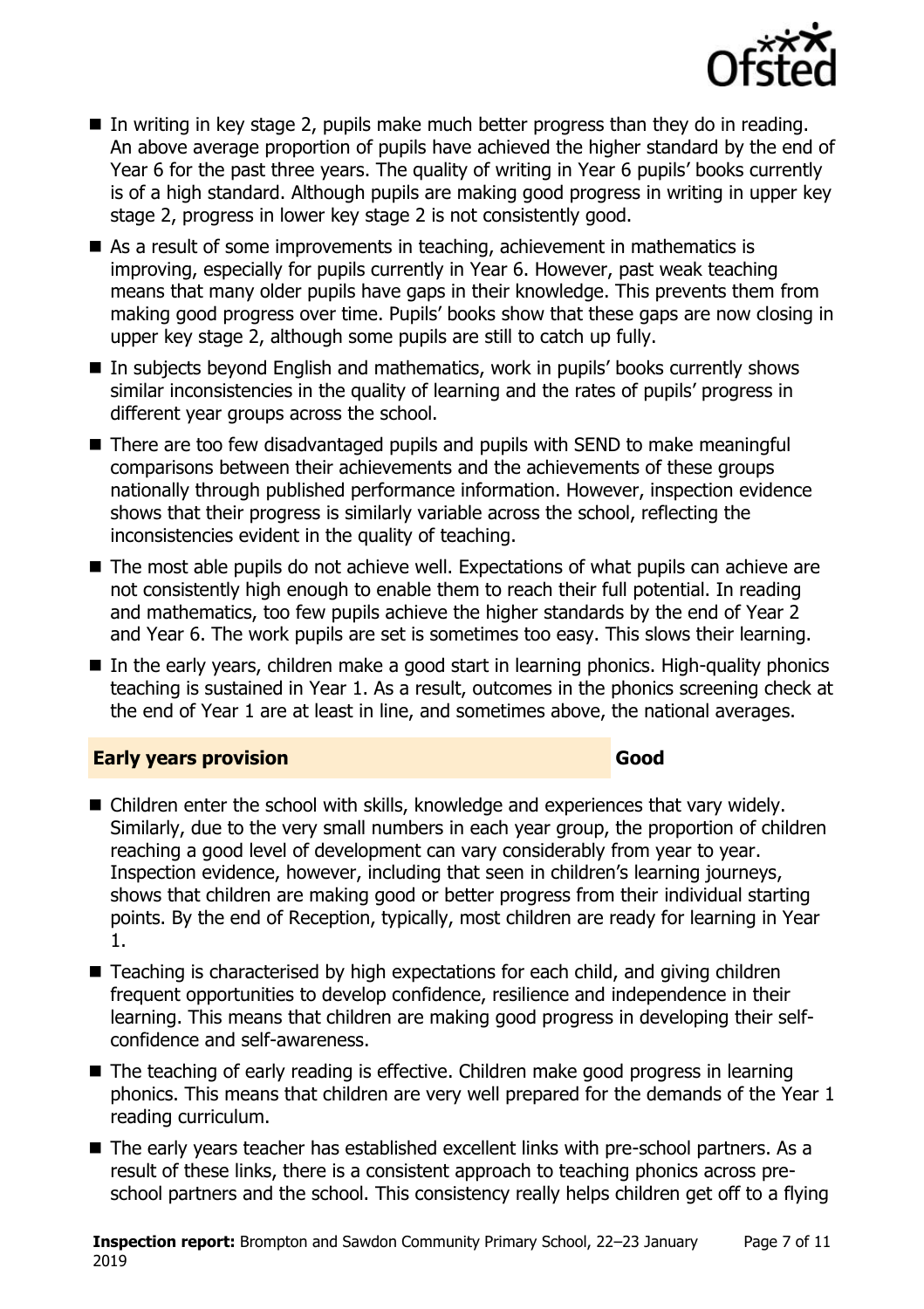

start with early reading.

- Additional funding has been used well to provide speech therapy. This helps reluctant speakers to develop their communication and language skills quickly.
- The relationship with parents is described as 'a total partnership'. Parents make notes in shared diaries for the teacher. For example, one parent commented that their child had said: 'I told mummy I have a digraph in my name and showed her which letters it was, which taught mummy something new because she didn't know what a digraph was until I said that!'
- All children's care and welfare needs are met. Adults are trained in paediatric first aid.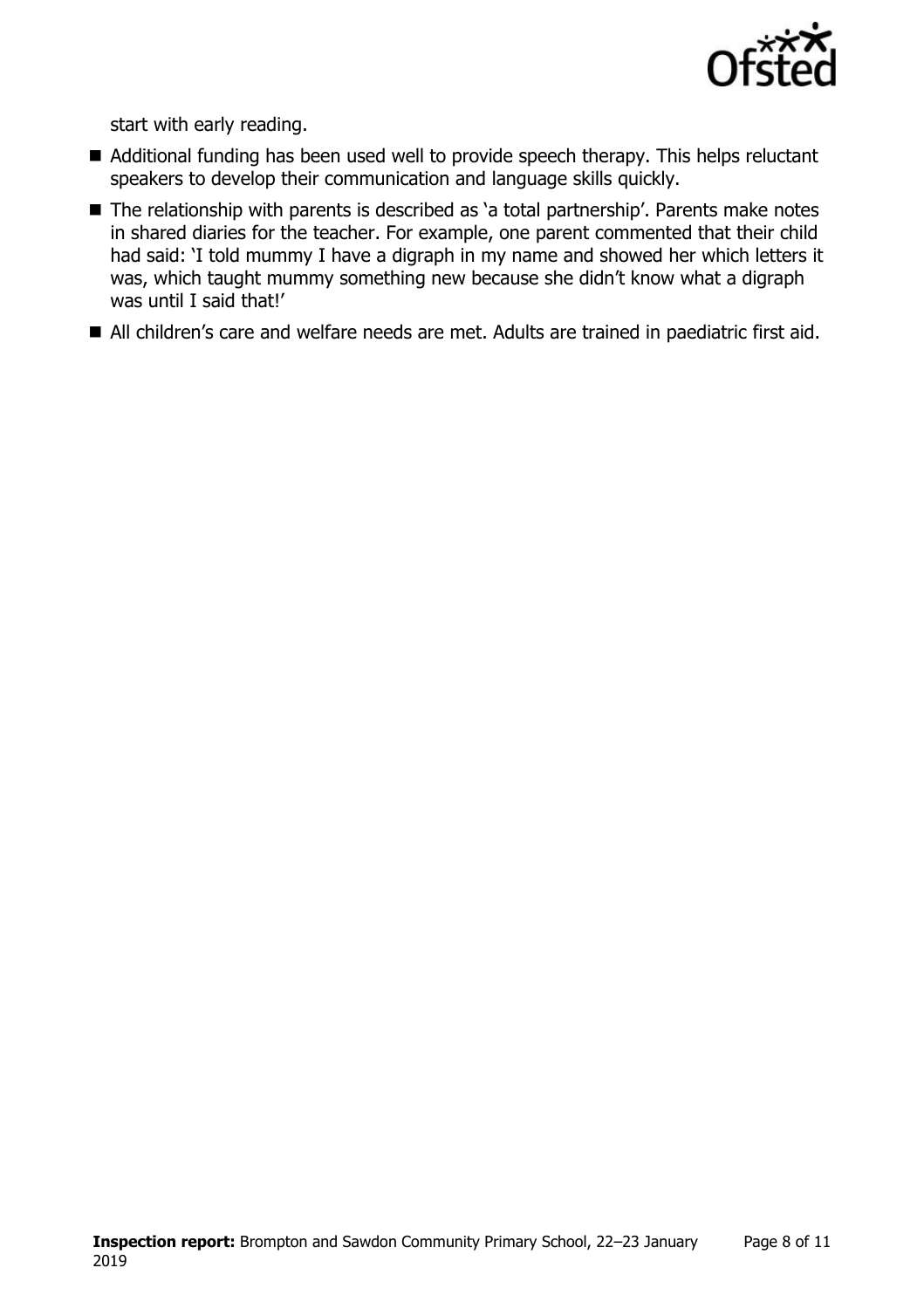

# **School details**

| Unique reference number | 121373          |
|-------------------------|-----------------|
| Local authority         | North Yorkshire |
| Inspection number       | 10067144        |

This inspection of the school was carried out under section 5 of the Education Act 2005.

| Type of school                      | Primary                             |
|-------------------------------------|-------------------------------------|
| School category                     | Community                           |
| Age range of pupils                 | 5 to 11                             |
| <b>Gender of pupils</b>             | Mixed                               |
| Number of pupils on the school roll | 60                                  |
| Appropriate authority               | The governing body                  |
| Chair                               | Hannah Wallace                      |
| <b>Headteacher</b>                  | John Logue                          |
| Telephone number                    | 01723 859359                        |
| Website                             | www.bromptonsawdonschool.co.uk      |
| <b>Email address</b>                | admin@bromptonsawdon.n-yorks.sch.uk |
| Date of previous inspection         | 20 June 2018                        |

### **Information about this school**

- Brompton and Sawdon Community Primary is much smaller than the average-sized primary school.
- The proportion of pupils who are eligible for support through the pupil premium is below the national average.
- $\blacksquare$  The proportion of pupils with SEND is below the national average.
- The vast majority of pupils are from White British backgrounds.
- The school runs before- and after-school clubs.
- The school is currently arranged into three classes: one for Reception and Year 1, one for Years 2 and 3, and another for Years 4, 5 and 6. These arrangements can vary from year to year, depending on pupil numbers.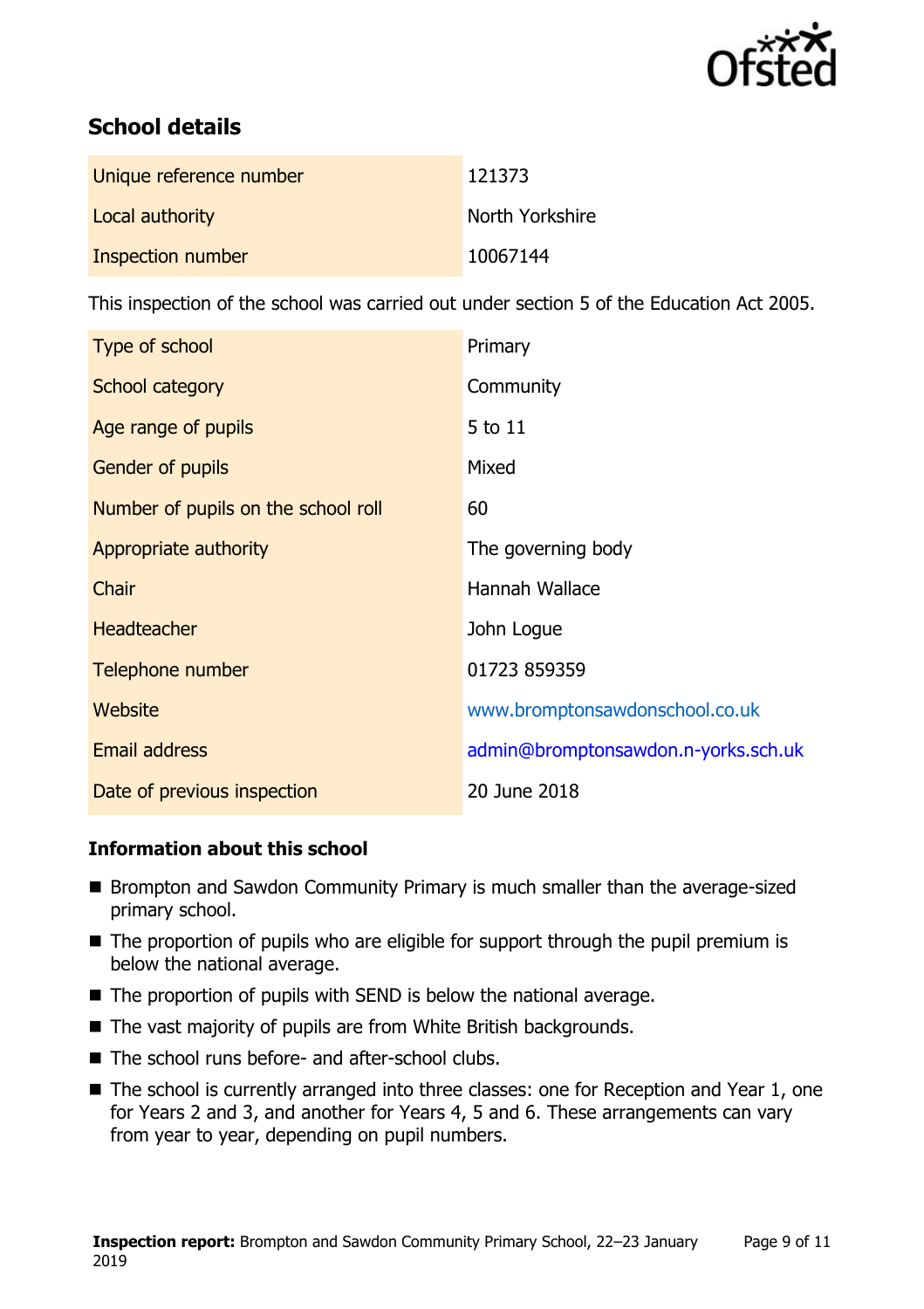

# **Information about this inspection**

- This inspection took place as a result of findings from the previous short inspection in June 2018, which identified priorities for improvement that needed to be addressed.
- The inspector observed teaching and learning in all year groups from Reception to Year 6. These observations were all undertaken alongside the headteacher.
- The inspector reviewed children's learning journeys and pupils' written work across the curriculum alongside subject leaders.
- The inspector held discussions with pupils throughout the inspection, at breakfast club, in lessons and in more formal meetings. The 28 responses to the pupil survey were also considered.
- The inspector reviewed the 35 responses to Parent View and talked to parents on the playground before the start of the school day.
- Meetings were held with the headteacher and subject leaders. The inspector also met with five governors and held a telephone interview with a representative from the local authority.
- The inspector reviewed a number of school documents, including the school's monitoring records, the school's own assessment information about the progress of current pupils, safeguarding training records, the school improvement plan, minutes of governors' meetings and records of visits made by the local authority.

#### **Inspection team**

**Tracey Ralph, lead inspector Figure 10 Her Majesty's Inspector**